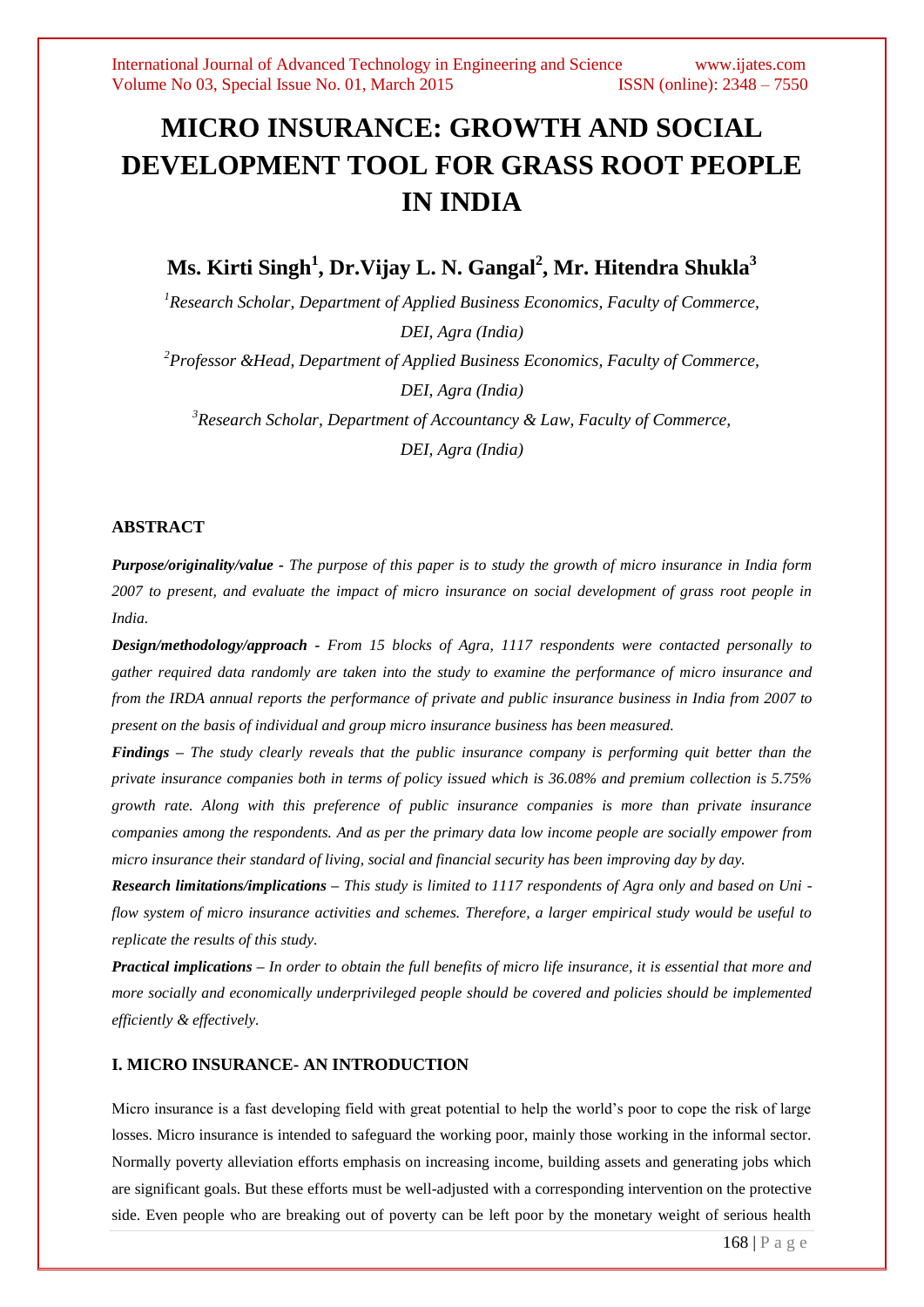complications. Simple climate can wipe out a family's crop and leave them with nothing to eat till the next yield. The death of a wage earner can force children out of school and into the labour market. Micro insurance has the potential to help low-income families manage with these and other dangers at the cost of reasonable premium.

The international micro insurance market has a potential of covering up to 4 billion persons through marketbased risk transfer solutions and public-private partnerships. This translates into a potential premium capacity of up to US\$40 billion. Micro insurance suggested a feasible alternative for low-income people to deal their risks. Simultaneously, it is gradually more being look at as a massive untapped growth segment for the insurance sector. Insurers aiming micro insurance are not only serving present unmet risk protection needs, but also are generating a strong product value, constructing a large customer base and supporting the financial and insurance development of evolving markets.As per the report of IRDA 60% of micro insurance customers of world market are living in India. In 2010, 163 million low-income Indians had life, agriculture or livestock insurance, and millions more were covered by government-subsidized mass health schemes. India's exponential development in micro insurance is mainly facilitated by the Government's carrot-and-stick method of supports and regulations.

# **II. REVIEW OF LITERATURE**

| S. | <b>Topics</b>                                                                                                        | <b>Authors</b>                                   | <b>Publication</b>                                                                                        | Objectives of the                                                                                                                                                                                                                                                                                                                                                                                                                        | <b>Tools</b>   | <b>Findings of the Study</b>                                                                                                                                                                                                                                                                                                                                                                                                                                                                                                                                                                                                                                                                                                                                                                                                                                            |
|----|----------------------------------------------------------------------------------------------------------------------|--------------------------------------------------|-----------------------------------------------------------------------------------------------------------|------------------------------------------------------------------------------------------------------------------------------------------------------------------------------------------------------------------------------------------------------------------------------------------------------------------------------------------------------------------------------------------------------------------------------------------|----------------|-------------------------------------------------------------------------------------------------------------------------------------------------------------------------------------------------------------------------------------------------------------------------------------------------------------------------------------------------------------------------------------------------------------------------------------------------------------------------------------------------------------------------------------------------------------------------------------------------------------------------------------------------------------------------------------------------------------------------------------------------------------------------------------------------------------------------------------------------------------------------|
| N. |                                                                                                                      |                                                  | <b>Details</b>                                                                                            | <b>Studies</b>                                                                                                                                                                                                                                                                                                                                                                                                                           | <b>Used</b>    |                                                                                                                                                                                                                                                                                                                                                                                                                                                                                                                                                                                                                                                                                                                                                                                                                                                                         |
| 1. | Impact<br>of<br>micro<br>insurance<br>initiatives<br>for society<br>for<br>eliminating<br>rural<br>poverty<br>(SERP) | <b>National</b><br>insurance<br>academy,<br>Pune | http://www.aa<br>$by$ .ap.gov.in/ $R$<br><b>IAMicro</b> Insur<br>ance_initiative<br>.pdf<br>(May<br>2010) | To<br>1.<br>measure awareness<br>About the Micro<br>Insurance<br>Initiative;<br>To<br>2.<br>the socio<br>assess<br>Economic Impact<br>of Micro insurance<br>Initiative<br>in<br>reducing<br>of<br>vulnerability<br>target population;<br>3.<br>To<br>the<br>measure<br>effectiveness<br>Of<br>Service<br>Delivery<br>System to ensure<br>satisfactory<br>services<br>the<br>to<br>members;<br>To<br>$\overline{4}$ .<br>Suggest ways and | Percenta<br>ge | The study finding depicts that<br>about<br>the<br>micro<br>awareness<br>insurance initiatives is satisfactory.<br>However, the awareness about<br>benefits under scheme, details of<br>claim process is low in all districts.<br>The socio economic impact of the<br>project is encouraging. The project<br>is successful in instilling the sense<br>of security among people. They<br>also feel that their social status has<br>increased and they have become<br>confident. The financial assistance<br>has helped them in reducing<br>vulnerability and has increased<br>their creditworthiness.<br>The study suggested that the role<br>played by Radio and television in<br>transferring information is nil.<br>Keeping in view the fact that audio<br>& visual media make more impact<br>on the audience, these two sources<br>can be utilized in future. So, The |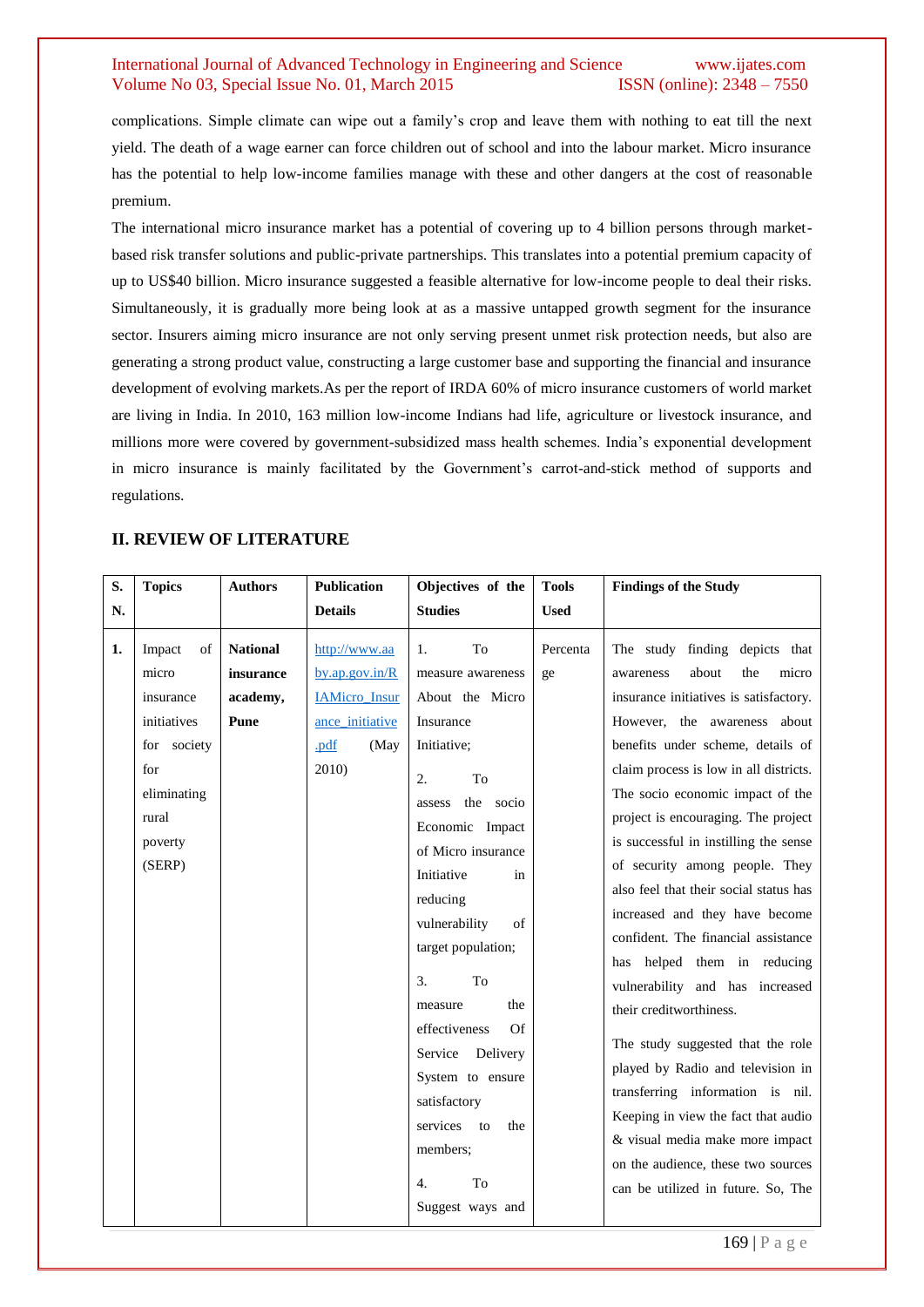|    |                                                                                                  |                                                                                                                                                                                                      |                                                                                                                              | means to improve<br>Micro-<br>the<br><b>Insurance Initiative</b><br>keeping in view<br>sustainability<br>of<br>the Program                                                                                                                                                                                                     |               | improvements<br>in<br>awareness,<br>service delivery and will contribute<br>to sustainability.                                                                                                                                                                                                                                                                                                                                                                                                                                                                                                                                                                                                                                                                          |
|----|--------------------------------------------------------------------------------------------------|------------------------------------------------------------------------------------------------------------------------------------------------------------------------------------------------------|------------------------------------------------------------------------------------------------------------------------------|--------------------------------------------------------------------------------------------------------------------------------------------------------------------------------------------------------------------------------------------------------------------------------------------------------------------------------|---------------|-------------------------------------------------------------------------------------------------------------------------------------------------------------------------------------------------------------------------------------------------------------------------------------------------------------------------------------------------------------------------------------------------------------------------------------------------------------------------------------------------------------------------------------------------------------------------------------------------------------------------------------------------------------------------------------------------------------------------------------------------------------------------|
| 2. | Insurance<br>made<br>available to<br>socially<br>backward<br>people                              | Poonam<br>Arora<br>(Faculty<br>MSc<br>(Mathemati<br>MS<br>$\text{cs}$ ),<br>(Insurance)<br><b>IBMR</b><br><b>Business</b><br>School,<br>Ahmedabad<br>$\lambda$                                       | http://www.in<br>diastat.com/art<br>icle/04/parora/<br>fulltext.pdf<br>(March- April<br>2009)                                | The<br>1.<br>describes<br>article<br>the nitty gritty and<br>how<br>the<br>know<br>micro<br>insurance,<br>its necessity, about<br>delivery<br>the<br>channels and the<br>various types of<br>products<br>offered<br>under it.<br>2.<br>The<br>article also stresses<br>the obstacles faced<br>and the benefits of<br>the same. |               | The study shows the awareness of<br>insurance<br>products<br>available<br>among the low income groups is<br>very low. As well they have the<br>assumption that insurance is a<br>status symbol and it can only be<br>afforded by the rich people. They<br>don't prefer giving a good chunk of<br>their income to the insurance<br>people to hedge themselves against<br>the unknown and uncertain future<br>risk. So insurance institutions will<br>have to take the initiative not only<br>to remove these misconceptions<br>but in providing more attractive,<br>useful and more affordable options.<br>can be done only by<br>This<br>overcoming the obstacles<br>and<br>increasing the awareness about<br>micro insurance which is a boon<br>for low income people. |
| 3. | Insurance-<br>A tool to<br>eradicate<br>and<br>a<br>vehicle<br>to<br>economic<br>developmen<br>t | GunitaAru<br>nChandho<br>k<br>Faculty,<br>M.O.P.Vais<br>hnav<br>College for<br>Women<br>(Autonomo<br>$\alpha(s)$ ,<br>Research<br>Scholar<br>,Mother<br>Teresa<br>Women's<br>University,<br>Chennai, | International<br>research<br>journal<br>of<br>finance<br>and<br>economics<br><b>ISSN</b><br>1450-<br>2887 Issue 24<br>(2009) | find<br>1.<br>To<br>out the awareness<br>level<br>of<br>micro<br>health<br>insurance<br>among<br>the rural<br>poor.<br>find<br>2.<br>To<br>out the impact of<br>this insurance on<br>financial<br>their<br>lives.                                                                                                              | Frequenc<br>У | The result of study indicates that<br>there is a huge untapped market for<br>health<br>micro<br>insurance<br>and<br>majority of population are aware<br>and understand the importance of<br>micro health insurance.<br>Thus,<br>micro insurance will go a long way<br>in eradicating poverty. If the<br>various micro insurance models are<br>implemented<br>effectively<br>by<br>Insurer, MFI's, SHG's, NGO's,<br>Health institutions, Donors and Co-<br>operatives the BPL population will<br>lead a peaceful and secure life.                                                                                                                                                                                                                                        |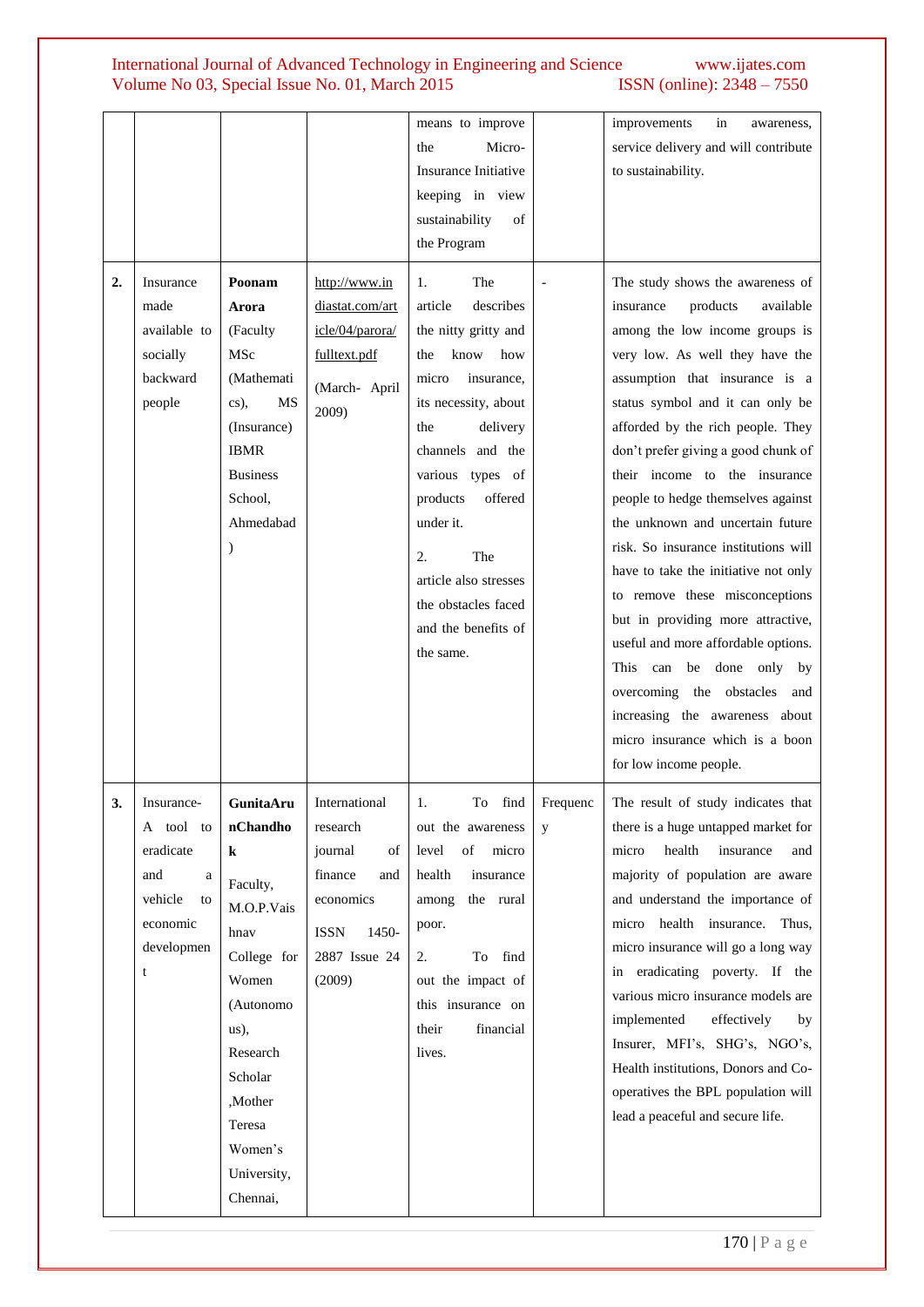|                  |                                                                                                             | India                                                                                                                                                                                                     |                                                                                                                                                                  |                                                                                                                                                                                                                                                                                                                                                                                                                                                                                                                          |                                                                                                                                                                                                                                                                                                                                                                                                                                                                                                                                                                                                                                                                                                                                                                                                                                                                                                            |
|------------------|-------------------------------------------------------------------------------------------------------------|-----------------------------------------------------------------------------------------------------------------------------------------------------------------------------------------------------------|------------------------------------------------------------------------------------------------------------------------------------------------------------------|--------------------------------------------------------------------------------------------------------------------------------------------------------------------------------------------------------------------------------------------------------------------------------------------------------------------------------------------------------------------------------------------------------------------------------------------------------------------------------------------------------------------------|------------------------------------------------------------------------------------------------------------------------------------------------------------------------------------------------------------------------------------------------------------------------------------------------------------------------------------------------------------------------------------------------------------------------------------------------------------------------------------------------------------------------------------------------------------------------------------------------------------------------------------------------------------------------------------------------------------------------------------------------------------------------------------------------------------------------------------------------------------------------------------------------------------|
| $\overline{4}$ . | Building<br>security for<br>poor-<br>Potential<br>and<br>prospects<br>micro<br>for<br>insurance in<br>India | Anuradha<br>K. Rajivan<br>(Head,<br>Human<br>Developme<br>Report<br>nt<br>Unit at the<br>Regional<br>in<br>Centre<br>Colombo,<br>under<br>UNDP's<br>Regional<br>Bureau for<br>Asia<br>and<br>the Pacific) | Human<br>development<br>report<br>unit,<br><b>UNDP</b><br>Regional<br>Centre<br>in<br>Colombo,<br>Serving Asia<br>and the Pacific<br>(2007)                      | The<br>1.<br>ultimate objective<br>address<br>is<br>to<br>poverty<br>by<br>meeting the risk<br>management needs<br>of the rural poor.<br>2.<br>To<br>explore<br>the<br>evolution<br>of<br>insurance<br>as<br>a<br>whole in India and<br>the development of<br>insurance.<br>micro<br>identifying supply<br>side factors that<br>come in the way of<br>growth<br>of<br>the<br>insurance industry<br>having<br>field<br>investigation<br>of<br>of<br>three<br>states<br>India i.e. Orissa,<br>Rajasthan,<br>Tamil<br>Nadu. | The study reveals that planned<br>actual steps to address constraints<br>like poverty will help express the<br>insurability of the poor in the<br>future and study also shows that<br>micro insurance is on the edge of<br>floating take off in India. The<br>current interest from the different<br>stakeholders, combined with the<br>solid movement provided by the<br>November 2005 directive of IRDA,<br>concrete, complementary catalytic<br>will<br>enable<br>support<br>all<br>the<br>stakeholders to play a more pro-<br>active role. However, according to<br>the insurance companies micro<br>insurance is so far to be a proven<br>business offer, so investment from<br>their side is limited and efforts<br>from few NGO's and MFI's have<br>resulted in the introduction of<br>micro insurance as an add-on to<br>their existing micro credit projects<br>& utilities for the rural poor's. |
| 5.               | Micro<br>insurance,<br>Poverty<br>&Vulnerab<br>ility:<br>A<br>Concept<br>Paper                              | M.<br>Syed<br>Ansan<br>(Professor,<br>Department<br>of<br>economics,<br>Concordia<br>University,<br>Montreal,<br>Canada)                                                                                  | Working paper<br>no.1<br>Institute<br>of<br>microfinance<br>http://www.in<br>m.org.bd/news<br>/micorinsuranc<br>e concept pap<br>er_Jan_09.pdf<br>(January 2009) | To<br>explore<br>the<br>$\!$ important<br>risks<br>that matter for life<br>and death events<br>facing the poor<br>may be insured at<br>an affordable cost<br>both to the insured<br>and<br>the<br>insurer<br>using<br>where<br>possible<br>experience<br>and<br>data drawn from<br>South Asia.                                                                                                                                                                                                                           | The<br>study<br>reveals<br>that<br>the<br>predominance of danger and<br>vulnerability facing the poor is well<br>recorded. In spite of advances in<br>microcredit,<br>useful<br>coping<br>mechanisms still restricted, and as<br>a result, poverty cycles catch many<br>poor households for an indefinite<br>Widespread<br>period.<br>rural<br>institutions<br>are found<br>to<br>be<br>typically of self-insurance nature,<br>and consequently there is a<br>requirement for dealing<br>with<br>idiosyncratic risks within a region<br>as well as risks at the level of<br>regions.                                                                                                                                                                                                                                                                                                                       |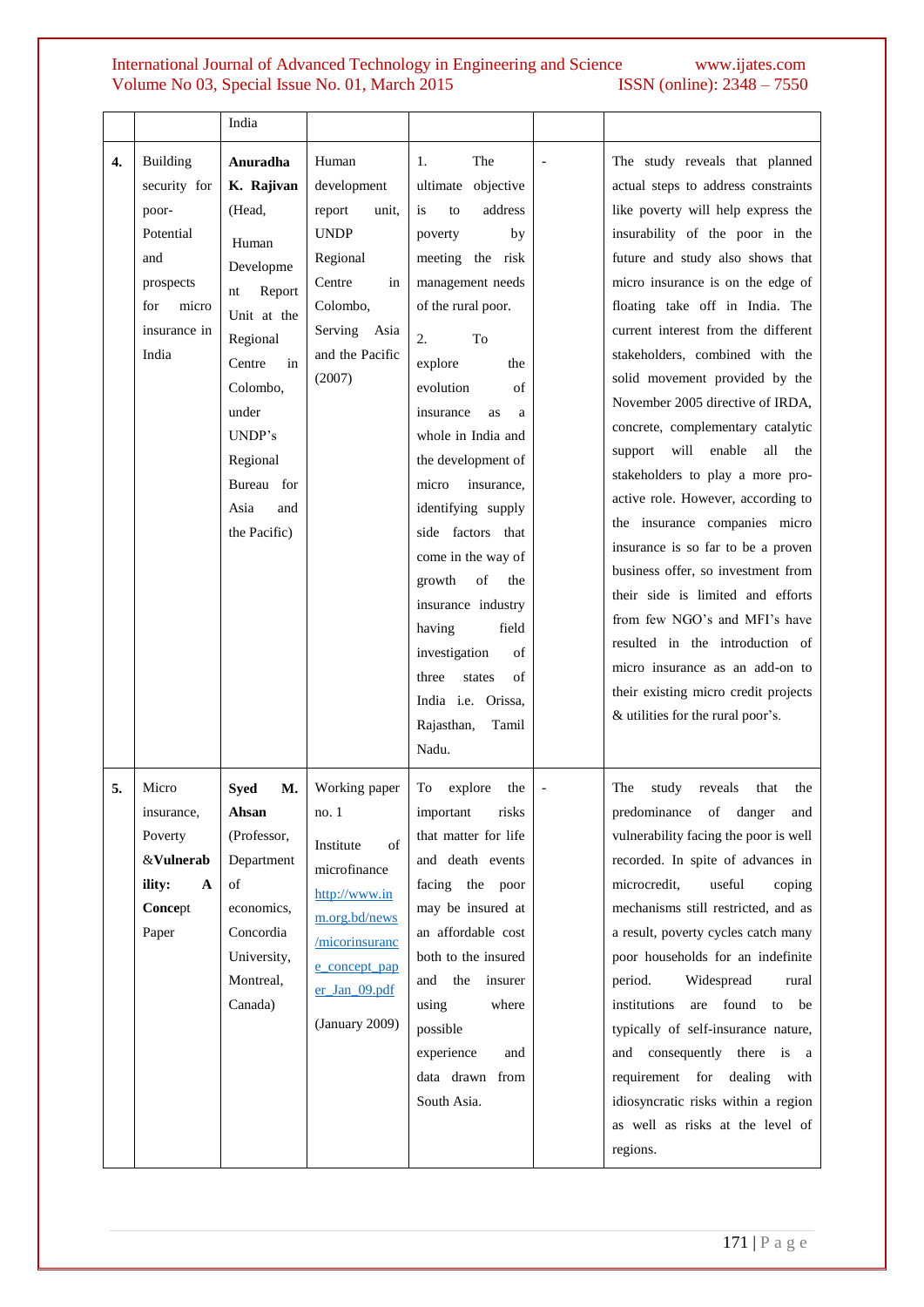# **III. STATEMENT OF THE PROBLEM**

This study is an attempt to evaluate the role of micro insurance in Growth and Social Development tool for grass root people in India

# **3.1. Objectives of the Study**

The present study has been undertaken with the following specific objectives:-

- To study the growth of micro insurance in India form 2007 to present.
- To study the impact of micro insurance on social development of grass root people in India

# **IV. RESEARCH DESIGN AND METHODOLOGY**

#### **4.1 Sample Area & Size**

In the Table no. 1 below showing the blocks wise number of villages in Agra district. These blocks are spread over in 6 Tehsil of Agra district. For the study purpose, the researcher has select 10% of the total number of villages in a block randomly and from each village maximum 20 persons (irrespective of caste, creed, sex, etc.). **Thus, the study has been conducted with maximum 1820 respondents spread over in various villages of Agra district.**

| S.No.          | <b>Block</b>      | No of village | No of villages selected | <b>No. of Respondents</b> |
|----------------|-------------------|---------------|-------------------------|---------------------------|
| $\mathbf{1}$   | FatehpurSikri     | 73            | 7                       | Maximum 20                |
| $\overline{2}$ | Achenera          | 64            | 6                       | Maximum 20                |
| 3              | Akola             | 41            | $\overline{4}$          | Maximum 20                |
| $\overline{4}$ | Bichpuri          | 33            | 3                       | Maximum 20                |
| 5              | <b>BaroliAhir</b> | 65            | $\overline{7}$          | Maximum 20                |
| 6              | Khandoli          | 47            | 5                       | Maximum 20                |
| $\overline{7}$ | Etmadpur          | 61            | 6                       | Maximum 20                |
| 8              | Jagner            | 46            | 5                       | Maximum 20                |
| 9              | Kheragarh         | 47            | 5                       | Maximum 20                |
| 10             | Sainya            | 54            | 5                       | Maximum 20                |
| 11             | Samsabad          | 71            | $\overline{7}$          | Maximum 20                |
| 12             | Fatehabad         | 95            | 10                      | Maximum 20                |
| 13             | Pinahat           | 52            | 5                       | Maximum 20                |
| 14             | Bah               | 80            | 8                       | Maximum 20                |
| 15             | JaitpurKalan      | 76            | 8                       | Maximum 20                |
|                | <b>Total</b>      | 905           | 91                      | <b>Maximum 1820</b>       |

**Table No. 1: Showing the numbers of villages of Agra District (Block Wise)**

Source: CDO, Agra.

#### **4.2 Hypotheses**

**Ho:**Poverty alleviation in rural India and micro insurance are independent to each other.

**Ha:** Poverty alleviation in rural India and micro insurance are not independent to each other.

#### **4.3 Collection of Data**

This study is based on both primary and secondary data.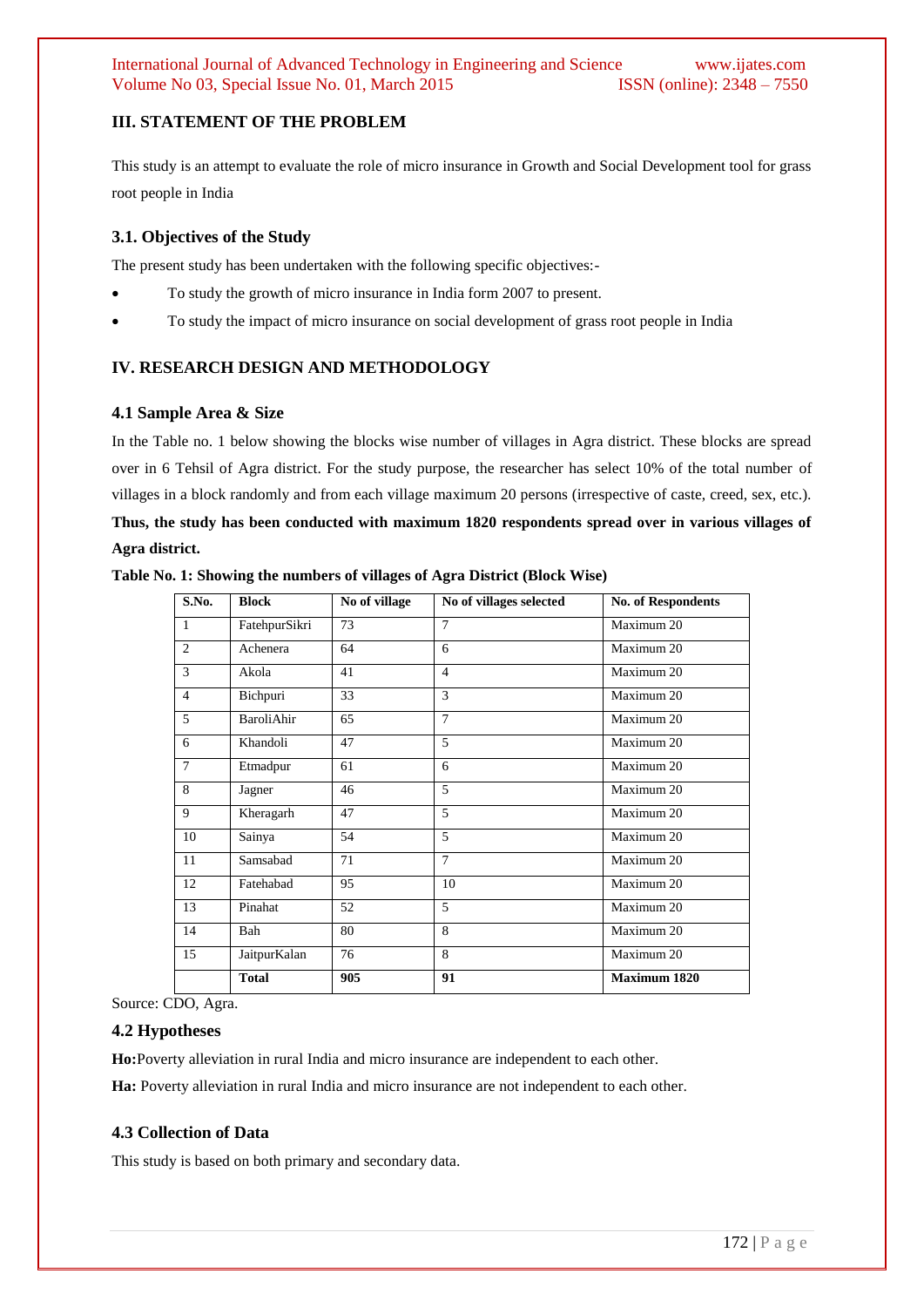#### **4.4 Primary Data**

Primary data have been collected from the respondents through the questionnaires/Schedule and interview. The Questionnaire covers 18 parameters (such as Financial security, Expansion of business opportunities/Employment/ Earning potential, Expansion of social security & equality, expansion of Income of underprivileged people, Equal status, participation & power of decision making in community and in village ) related to social development of low income people. On which researcher tries to measure the performance of micro insurance that helps the people to bring social change their lives.

#### **4.4.1 Secondary Data**

The secondary sources which have been collected from annual reports of IRDA, books (Indian Insurance Sector in 21st Century: An Outlook- By- A. Vijaya Kumar, Kalpaz Publication- 2009, Protecting the Poor: A Micro Insurance Compendium- By- Craig Churchill, Academic Foundation Publication-2008), magazines (Micro Risk, February 2010 & Microfinance Insight), journals and the different website of the concerned area.

#### **4.5 Statistical Tools**

Totest the hypotheses, statistical techniques like percentage, Compound annual growth rate, standard division, ttest, etc. have been used

# **V. ANALYSIS OF THE STUDY**

#### **5.1 Growth of Individual micro insurance Business (in Rs lakh)**

The micro insurance business in India has made a continuous progress in both public insurance and private insurance companies. More life and group operations and many fresh policies have been lunched during the study period. The distribution system of policies has also been strengthened substantially, and the new business of micro insurance has shown a sufficient growth though the mass is still very low.

|                           | <b>Public Insurance Companies</b> |                                                                                 |         |                                                                      |                       | <b>Private Insurance Companies</b> |                                                                         |                |                                                                      |                              |  |
|---------------------------|-----------------------------------|---------------------------------------------------------------------------------|---------|----------------------------------------------------------------------|-----------------------|------------------------------------|-------------------------------------------------------------------------|----------------|----------------------------------------------------------------------|------------------------------|--|
| Year/<br><b>Companies</b> | <b>Policies</b>                   | $\frac{0}{0}$<br><b>Change</b><br>in<br>growth<br>of<br>rate<br><b>Policies</b> | Premium | $\frac{0}{0}$<br><b>Change</b><br>in growth<br>of<br>rate<br>Premium | Premium<br>per policy | <b>Policies</b>                    | $\frac{0}{0}$<br><b>Change</b><br>in<br>growth<br>of<br><b>Policies</b> | <b>Premium</b> | $\frac{0}{0}$<br><b>Change</b><br>in growth<br>of<br>rate<br>Premium | <b>Premium</b><br>per policy |  |
| 2007-08                   | 854615                            |                                                                                 | 1613.36 |                                                                      | 188.7821              | 83153                              |                                                                         | 209.74         |                                                                      | 252.2338                     |  |
| 2008-09                   | 1541218                           | 80.34                                                                           | 3118.74 | 93.31                                                                | 202.3555              | 610851                             | 634.61                                                                  | 537.81         | 156.42                                                               | 88.0427                      |  |
| 2009-2010                 | 1985145                           | 132.29                                                                          | 14982.5 | 828.65                                                               | 754.7308              | 998809                             | 1101.17                                                                 | 839.78         | 300.39                                                               | 84.0781                      |  |
| 2010-2011                 | 2951235                           | 245.33                                                                          | 12305.8 | 662.74                                                               | 416.9712              | 699733                             | 741.50                                                                  | 735.09         | 250.48                                                               | 105.0529                     |  |
| 2011-2012                 | 3826783                           | 347.78                                                                          | 10603.5 | 557.23                                                               | 277.0865              | 793660                             | 854.46                                                                  | 964.22         | 359.72                                                               | 121.4903                     |  |
| $CAGR$ (%)                | 45.46                             |                                                                                 | 60.11   | $\blacksquare$                                                       |                       | 75.76                              | $\overline{a}$                                                          | 46.42          | $\overline{\phantom{a}}$                                             |                              |  |

**Table No. 2: Growth of Individual Micro Insurance Business (In Rs Lakh)**

Source: IRDA Annual Report

The Table no. 2 shows the percentage change in the growth rate of individual micro insurance business of public and private insurance companies. For calculating the percentage change in the growth rate during year 2007-08 has been taken as base year. The Table clearly revealed that public insurance companies have increased the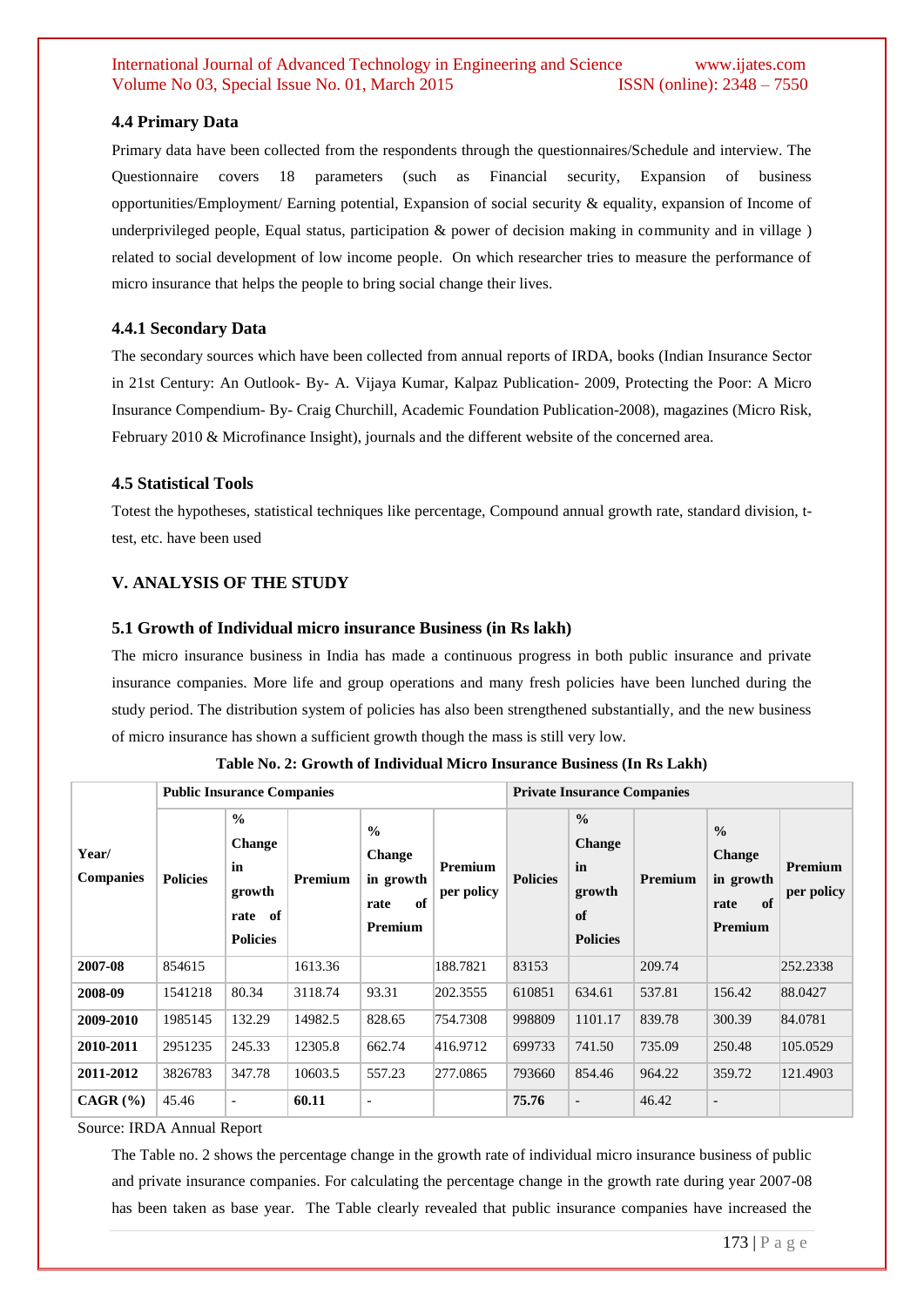percentage of policies, but the private insurance companies only have increased percentage in first two years (2008-09 to 2009-2010) then after decreased in 2010-2011 and again increased in a year 2011-12. Similarly public insurance companies have increased growth rate for premium from the year 2007-2009 but later decreased in 2010-2011 and then again, increased in 2011-12. Whereas same condition is there with private insurance companies in case of the premium amount.

#### **5.2 Growth of Group micro insurance Business (in Rs lakh)**

#### **Table No. 3: Growth Of Group Micro Insurance Business (In Rs Lakh)**

#### **Public Insurance Companies**

| <b>Year/Companies</b> | <b>Schemes</b> | $\frac{6}{9}$<br><b>Change</b><br>in<br>$growth$ Lives<br>of<br>rate<br><b>Schemes</b> | Covered  | $\frac{6}{9}$<br><b>Change</b><br>in<br>growth<br><b>Premium</b><br>rate of Lives<br>Covered |          | Change in<br>$\%$<br>growth rate of<br><b>Premium</b> |
|-----------------------|----------------|----------------------------------------------------------------------------------------|----------|----------------------------------------------------------------------------------------------|----------|-------------------------------------------------------|
| 2007-08               | 7583           |                                                                                        | 11367126 |                                                                                              | 19256.23 |                                                       |
| 2008-09               | 6883           | $-9.23$                                                                                | 11052815 | $-2.77$                                                                                      | 17268.54 | $-10.32$                                              |
| 2009-2010             | 5190           | $-31.56$                                                                               | 14946927 | 31.49                                                                                        | 22869.72 | 18.77                                                 |
| 2010-2011             | 5446           | $-28.18$                                                                               | 13275464 | 16.79                                                                                        | 13803.67 | $-28.32$                                              |
| 2011-2012             | 5461           | $-27.98$                                                                               | 9831.63  | $-99.91$                                                                                     | 9444349  | 48945.68                                              |
| CAGR%                 | $-7.87$        |                                                                                        | $-82.86$ |                                                                                              | 370.59   |                                                       |

**Private Insurance Companies**

| <b>Year/Companies</b> | <b>Schemes</b> | $\frac{6}{9}$<br><b>Change</b><br>in<br>growth   Lives<br>of<br>rate<br><b>Schemes</b> | Covered  | $\frac{6}{9}$<br><b>Change</b><br>in<br>growth<br>rate of Lives<br>Covered | Premium | $%$ Change in<br>growth rate of<br><b>Premium</b> |
|-----------------------|----------------|----------------------------------------------------------------------------------------|----------|----------------------------------------------------------------------------|---------|---------------------------------------------------|
| 2007-08               | 15             |                                                                                        | 874901   |                                                                            | 871.23  |                                                   |
| 2008-09               | 14             | $-6.67$                                                                                | 1498994  | 71.33                                                                      | 3326.8  | 281.85                                            |
| 2009-2010             | 17             | 13.33                                                                                  | 1895143  | 116.61                                                                     | 1472.09 | 68.97                                             |
| 2010-2011             | 23             | 53.33                                                                                  | 1983537  | 126.72                                                                     | 1719.14 | 97.32                                             |
| 2011-2012             | 112            | 646.67                                                                                 | 1150.67  | $-99.87$                                                                   | 750555  | 86048.89                                          |
| CAGR $%$              | 65.30          |                                                                                        | $-80.95$ |                                                                            | 441.77  |                                                   |

Source: IRDA Annual Report

The table no. 3 examine the percentage change in the growth rate of group micro insurance business during the last five years i.e., from 2007-2012.

In case of group micro insurance business, public insurance companies have been increasing percentage in schemes during the year 2007-2009 but decreased during the year 2009-10 and then increased in 2010-2012. Whereas the private insurance companies have decreased their schemes in their 2008-2009 from 15 to 14 schemes but again increased in next three years. Similarly, in case of lives covered by public & private insurance companies there has been an increased trend of micro insurance from 2007-08 to 2010-2011, then again, decreased in 2011-2012. While in case of premium collection by public insurance companies, they had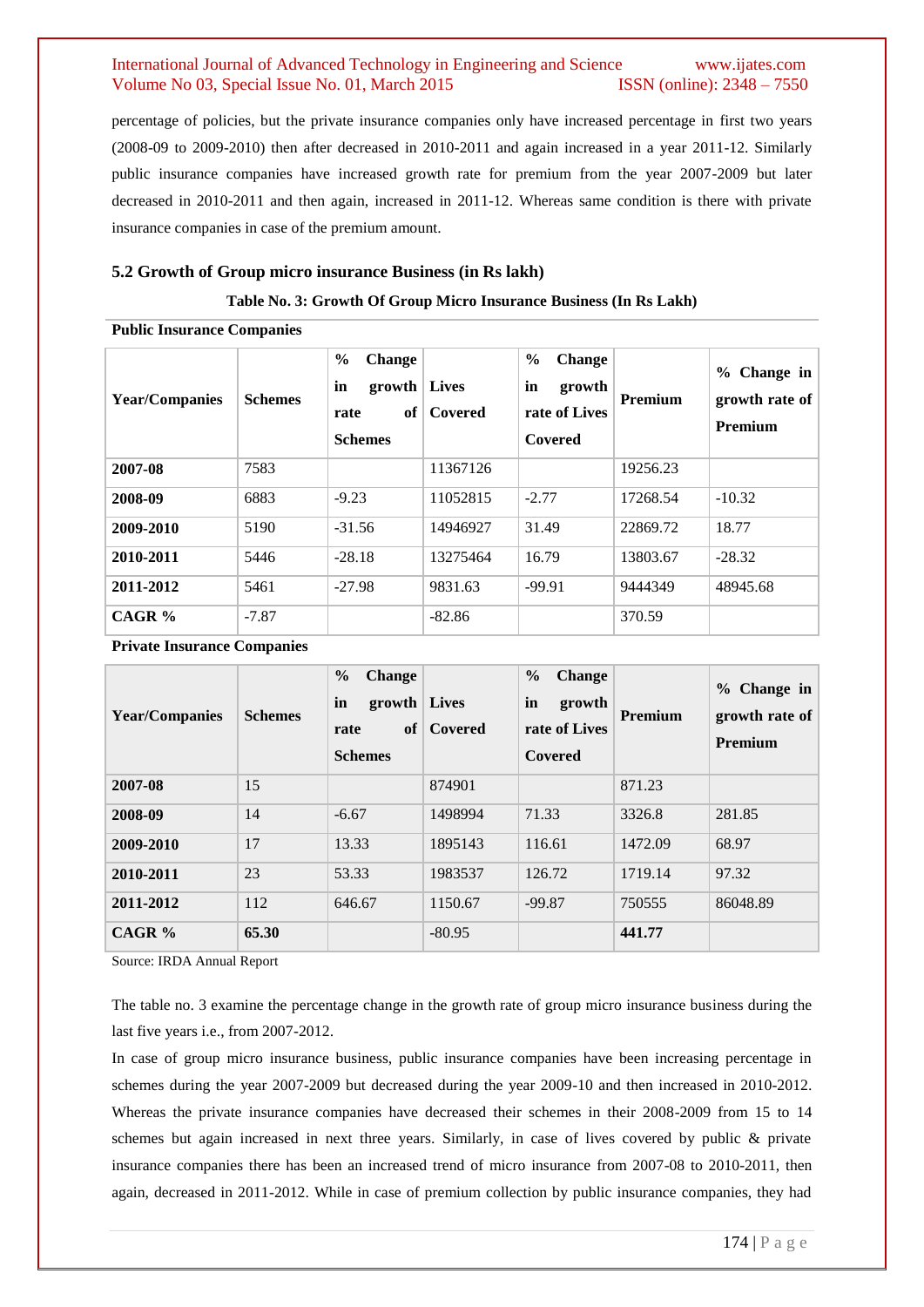been rising trend premium amount from 2007-2009 but decreased in 2010 that again increases in 2011-2012. Same Condition is there with private insurance companies for the premium amount.

Therefore, the tables reveal that in case of individual micro insurance business the overall policies issued by private companies are more than public but the premium collection rate of public insurance companies is higher. Similarly in group micro insurance business private insurance companies overall growth rate is higher in number of schemes issued and premium collection but negative in lives covered then public insurance companies.

#### **5.3 Impact of Micro Insurance on Poverty Alleviation & Social Change in Rural India**

India is unique country in that the government plays a proactive role in providing insurance through various social security programmes and highly subsidized insurance schemes to the very poor (those below \$2/per day threshold). Among other things, it provides life insurance to 10 million individuals below the poverty line and health and life insurance for 2-3 million artisans, as well as health insurance for organized sector workers. These programmes are, however, classified as social security rather than as micro insurance, as micro insurance is defined as provided by insurers via the market mechanism.

Furthermore, poor person's living and work in the dangerous surroundings, at risk to sickness, inadvertent death and disability, damage of property due to theft or fire, farming losses, and natural and man-made calamities. Not only can exposure to these risk's consequence in considerable economic losses, but weak families suffer from the continuing uncertainty about whether and when a loss might take place. The poor are not as much of possible to take benefit of income-generating chances that might reduce poverty because of this continuous apprehension. Even though there is little evidence-based information of the impact of insurance on poverty reduction, micro insurance can help decrease the vulnerability that poor households face and as a consequence, facilitate the poor to improve their lives.

The respondents ask to rate the expectations to be fulfilled by micro insurance and changes in status after taking micro insurance based on the five-point scale. Table no. 4 shows weighted average mean & mean difference of various parameters, and assuming that ranks were given to each parameter.

|       | Table No. 4: Showing the Mean weight on Various Parameters           |                                                   |                                           |  |  |
|-------|----------------------------------------------------------------------|---------------------------------------------------|-------------------------------------------|--|--|
| S.no. | <b>Parameters</b>                                                    | <b>Before</b><br>taking<br><b>Micro Insurance</b> | After<br><b>Taking</b><br>micro insurance |  |  |
|       |                                                                      | <b>Mean</b>                                       | <b>Mean</b>                               |  |  |
| 1.    | Peace of mind                                                        | 1.49                                              | 3.46                                      |  |  |
| 2.    | Financial security                                                   | 3.81                                              | 3.65                                      |  |  |
| 3.    | Hedging against manmade & natural risks                              | 2.83                                              | 2.27                                      |  |  |
| 4.    | Cover the emergency expenditures (risk occurs)                       | 3.66                                              | 2.83                                      |  |  |
| 5.    | Expansion of business opportunities/Employment/ Earning<br>potential | 2.94                                              | 3.73                                      |  |  |
| 6.    | Expansion of social security $\&$ equality                           | 1.74                                              | 3.35                                      |  |  |
| 7.    | Empowerment of weaker sections of the society                        | 2.57                                              | 3.22                                      |  |  |
| 8.    | Expansion of Income of underprivileged people                        | 3.26                                              | 2.5                                       |  |  |
| 9.    | Expansion of general awareness & knowledge of people                 | 3.24                                              | 2.11                                      |  |  |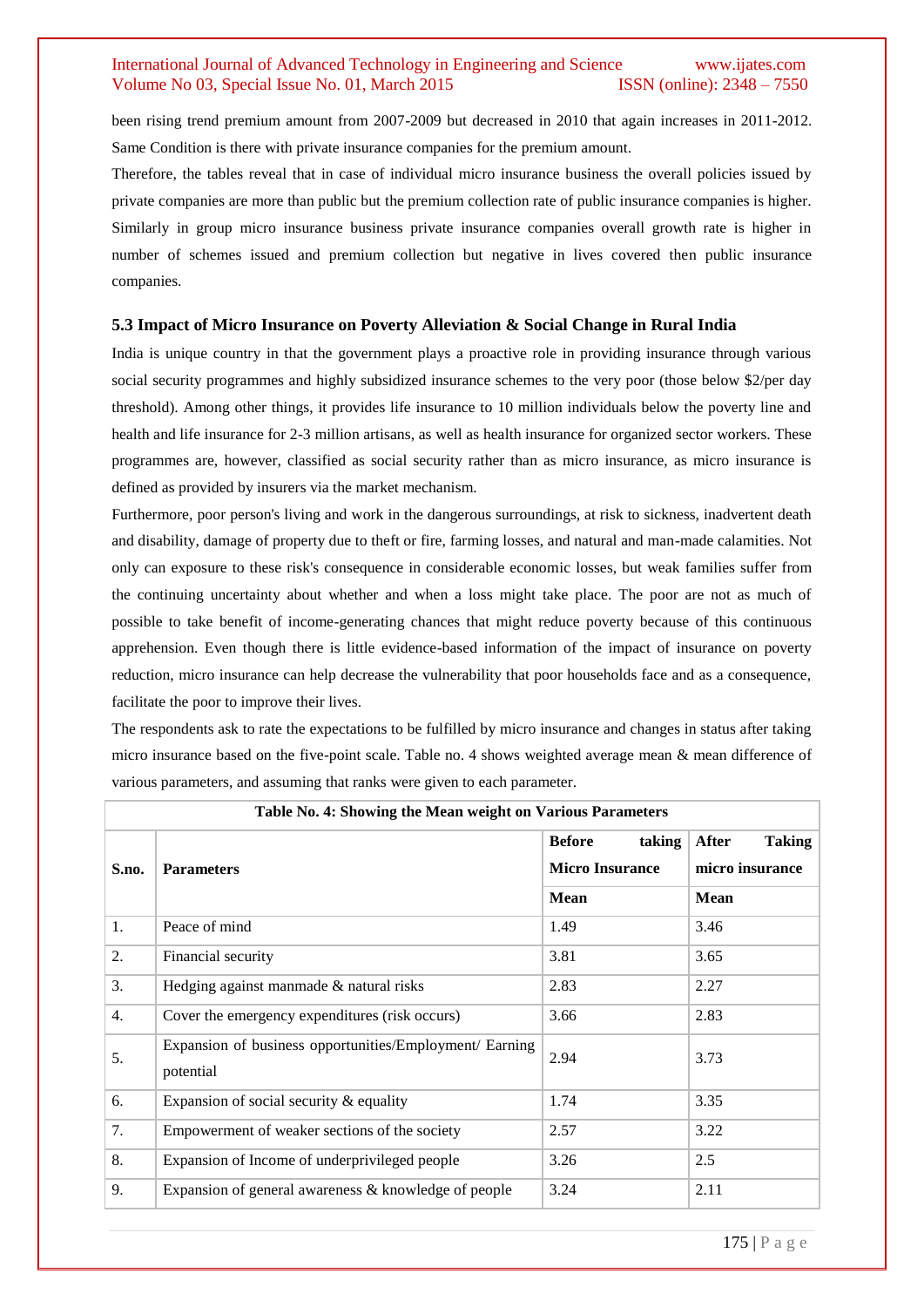| 10. | Equal status, participation $\&$ power of decision making in<br>community and in village                          | 2.87 | 2.77 |
|-----|-------------------------------------------------------------------------------------------------------------------|------|------|
| 11. | Breaking social, culture and religious barriers to equal<br>development of unprivileged people                    | 1.78 | 3.83 |
| 12. | Better awareness of health, education environment                                                                 | 2.31 | 3.72 |
| 13. | <b>Improve financial literacy and numeracy</b>                                                                    | 1.85 | 3.84 |
| 14. | Improve communication and leadership skill                                                                        | 3.79 | 3.41 |
| 15. | Empowerment of the Individual decision making of<br>household                                                     | 2.97 | 2.43 |
| 16. | Increase status, participation $\&$ power of decision making<br>of unprivileged people in democratic institutions | 3.21 | 3.43 |
| 17. | Opportunity to develop social contact with people $\&$<br>officials                                               | 2.93 | 3.59 |
| 18. | Reduce impact of seasonality                                                                                      | 1.97 | 3.67 |

Source: Survey

According to responses from the respondents, there is tremendous improvement happens in the life of households after taking micro insurance.

- In case of Breaking social, culture and religious barriers to equal development of unprivileged people within the society has been a maximum increase in the mean scores up to 2.05.
- To improve financial literacy and numeracy in the individuals lives increased from 1.85 to 3.84 mean score is on the second most increased parameter.
- As respondent says micro insurance provide security against many risk. Therefore, Peace of mind has been on the third most improved parameter by having increased up to 1.97 mean score among eighteen parameters that taken into consideration by the researcher to measure the impact of micro insurance on poverty alleviation of rural India.
- The fourth and the fifth parameter that have increased most is reduce the impact of seasonality with mean difference 1.70 and Expansion of social security & equality with mean difference of 1.16 by the insures.

After analyzing the various parameters included in the study it was found that all the parameters have the certain percentage of increment except few like Financial security, Hedging against manmade & natural risks, Cover the emergency expenditures (risk occurs), Expansion of Income of underprivileged people, Improve communication and leadership skill and Empowerment of the Individual decision making of household these are the parameters which show the decrement after taking micro insurance. Households are not agreed with these parameters they were said there is no improvement in these situations. However, on an average, there is improvement happens in the lives of low-income people because of micro insurance. Thus, micro insurance is an effective tool for eradication of people from poverty trap and bring social change.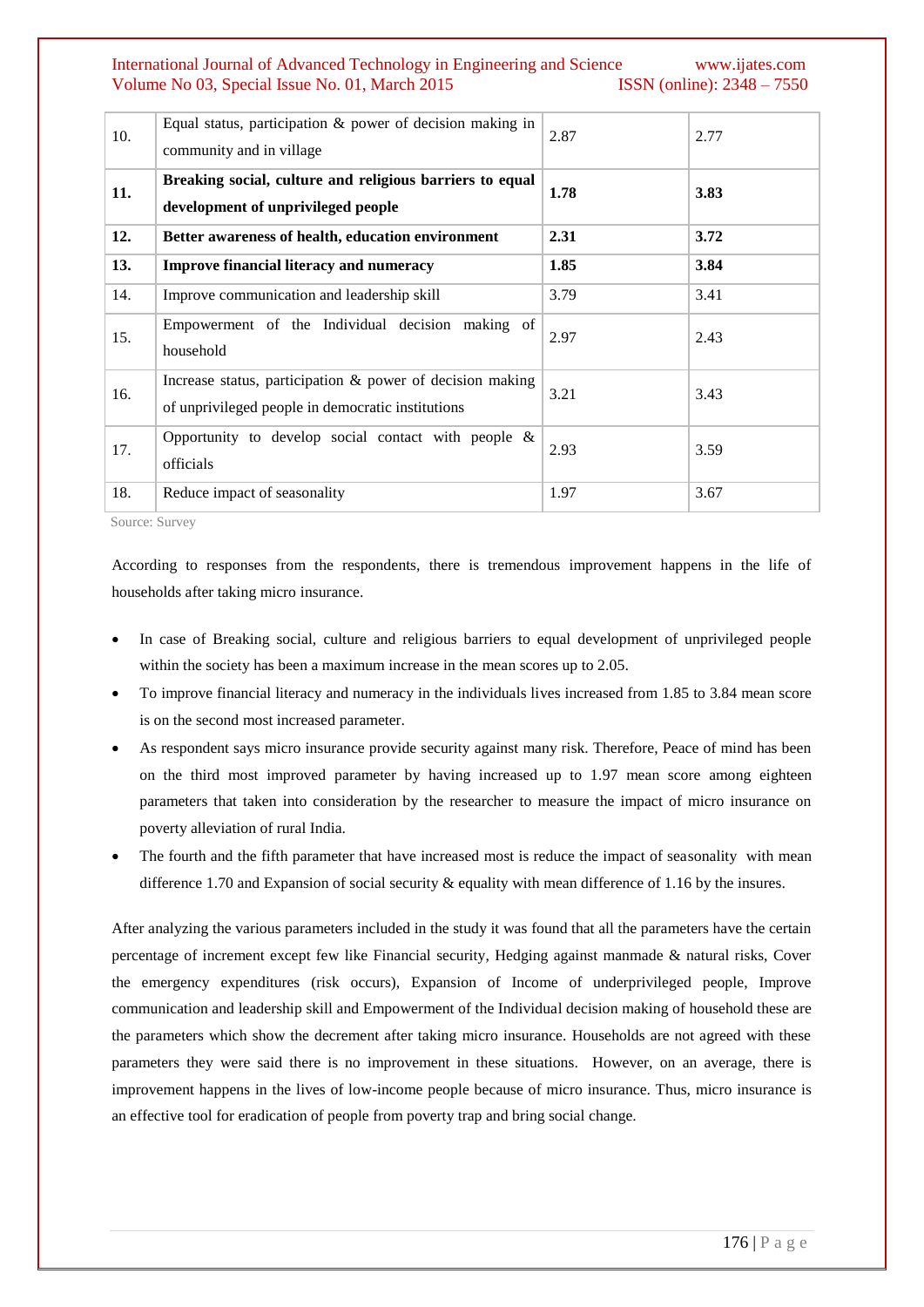# **VI. HYPOTHESIS TESTING**

#### **Ho: Poverty alleviation in rural India and micro insurance are independent to each other.**

#### **Ha: Poverty alleviation in rural India and micro insurance are not independent to each other.**

The researcher has investigated the parameters to measure the impact of micro insurance on poverty alleviation in rural India. The Table is showing the mean difference, SD difference, standard error mean, 95% class interval of the lower and upper difference, t-value, degree of freedom and calculated Sig (2-tailed) which has been compared to p= .05 and also Table no. 5 shows the results to test of a hypothesis of different parameters calculated with help of SPSS 20.0 software. **Here "A" indicates that "Ho is accepted'," and "R" indicates that "Ho is rejected".**

# **Table No 5: Showing Paired Samples Test Shows the Status of Respondents before and After Taking Micro Insurance**

|                   |                                  | <b>Paired Differences</b> |       |                        |                        |                         |             |      |                 |              |
|-------------------|----------------------------------|---------------------------|-------|------------------------|------------------------|-------------------------|-------------|------|-----------------|--------------|
|                   |                                  |                           |       |                        | 95%<br><b>Interval</b> | Confidence<br>of<br>the |             |      |                 |              |
|                   | <b>Parameters</b>                |                           | SD    |                        | <b>Difference</b>      |                         | $\mathbf t$ | df   |                 |              |
| Pairs             |                                  | Mean difference           |       | <b>Std. Error Mean</b> | Lower                  | Upper                   |             |      | Sig. (2-tailed) | $\mathbf{H}$ |
|                   | taking<br>Before<br>micro        |                           |       |                        |                        |                         |             |      |                 |              |
|                   | insurance Peace of mind -        | 1.97                      | 1.052 | .031                   | $-2.026$               | $-1.902$                | 62.414      | 1116 | .020            | R            |
| Pair 1            | taking<br>After<br>micro         |                           |       |                        |                        |                         |             |      |                 |              |
|                   | insurance Peace of mind          |                           |       |                        |                        |                         |             |      |                 |              |
|                   | Before<br>taking<br>micro        |                           |       |                        |                        |                         |             |      |                 |              |
|                   | Financial<br>insurance           |                           |       |                        |                        |                         |             |      |                 |              |
|                   | security - After taking          | $-0.16$                   | 1.816 | .054                   | .047                   | .261                    | $-2.834$    | 1116 | .005            | R            |
| Pair <sub>2</sub> | micro insurance Financial        |                           |       |                        |                        |                         |             |      |                 |              |
|                   | security                         |                           |       |                        |                        |                         |             |      |                 |              |
|                   | taking<br>Before<br>micro        |                           |       |                        |                        |                         |             |      |                 |              |
|                   | insurance Hedging against        | $-0.56$                   |       |                        |                        |                         |             |      |                 | R            |
|                   | manmade & natural risks          |                           | 1.561 | .047                   | .463                   | .646                    | $-11.868$   | 1116 | .020            |              |
|                   | - After taking micro             |                           |       |                        |                        |                         |             |      |                 |              |
|                   | insurance Hedging against        |                           |       |                        |                        |                         |             |      |                 |              |
| Pair <sub>3</sub> | manmade & natural risks          |                           |       |                        |                        |                         |             |      |                 |              |
|                   | taking<br>Before<br>micro        |                           |       |                        |                        |                         |             |      |                 |              |
|                   | Cover<br>insurance<br>the        |                           |       |                        |                        |                         |             |      |                 |              |
|                   | emergency expenditures           |                           |       |                        |                        |                         |             |      |                 |              |
|                   | (risk occurs) - After            | $-0.83$                   | 1.562 | .047                   | .736                   | .919                    | $-17.704$   | 1116 | .013            | R            |
|                   | taking micro insurance           |                           |       |                        |                        |                         |             |      |                 |              |
|                   | Cover<br>the<br>emergency        |                           |       |                        |                        |                         |             |      |                 |              |
| Pair 4            | expenditures (risk occurs)       |                           |       |                        |                        |                         |             |      |                 |              |
|                   | <b>Before</b><br>taking<br>micro |                           |       |                        |                        |                         |             |      |                 |              |
|                   | insurance Expansion of           | 0.79                      | 1.447 | .043                   | $-.874$                | $-.704$                 | 18.219      | 1116 | .001            | R            |
| Pair 5            | business                         |                           |       |                        |                        |                         |             |      |                 |              |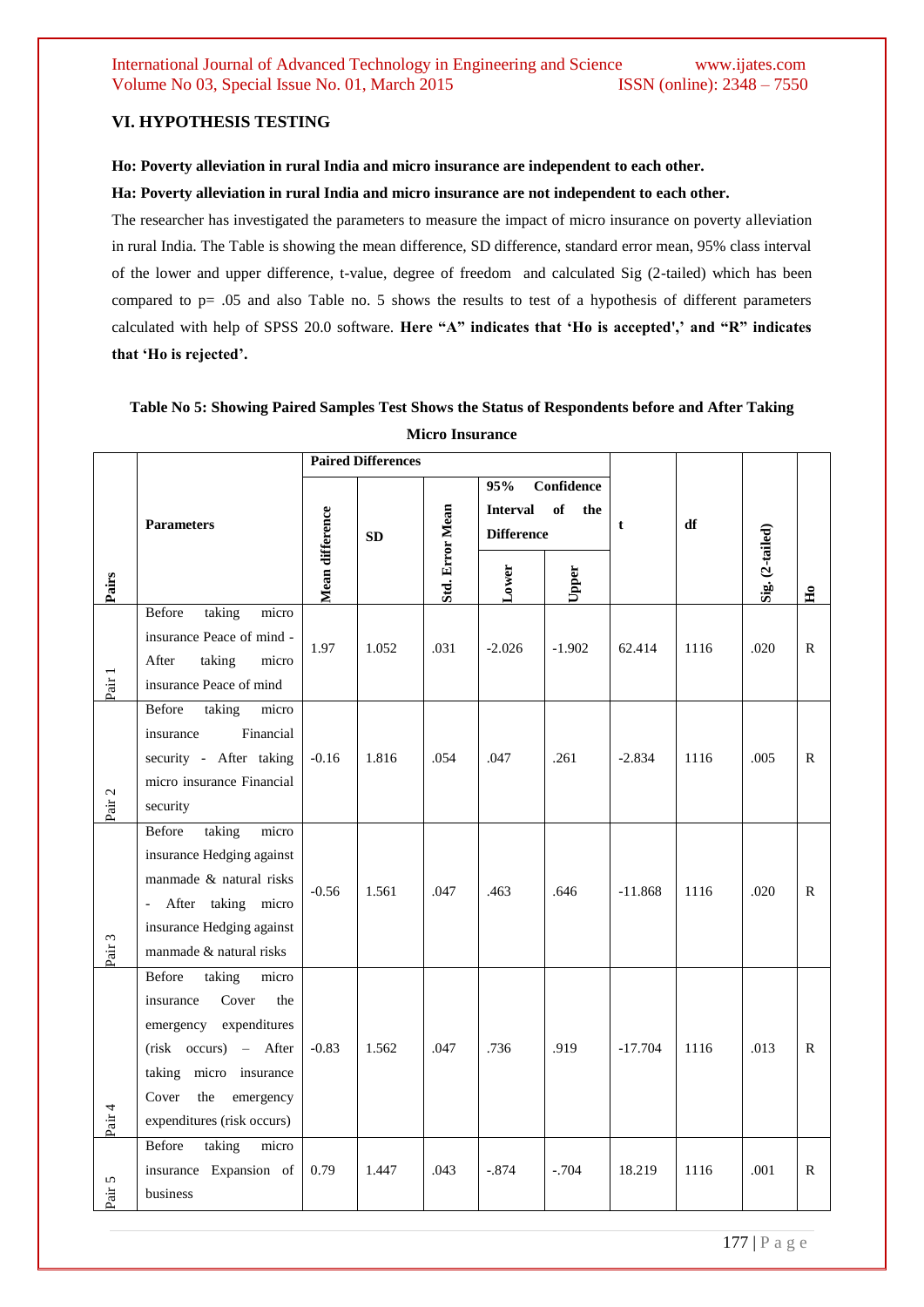|         | opportunities/Employmen      |         |       |      |          |          |           |      |      |              |
|---------|------------------------------|---------|-------|------|----------|----------|-----------|------|------|--------------|
|         | t/ Earning potential -       |         |       |      |          |          |           |      |      |              |
|         | taking<br>micro<br>After     |         |       |      |          |          |           |      |      |              |
|         |                              |         |       |      |          |          |           |      |      |              |
|         | insurance Expansion of       |         |       |      |          |          |           |      |      |              |
|         | business                     |         |       |      |          |          |           |      |      |              |
|         | opportunities/Employmen      |         |       |      |          |          |           |      |      |              |
|         | t/ Earning potential         |         |       |      |          |          |           |      |      |              |
|         | taking<br>micro<br>Before    |         |       |      |          |          |           |      |      |              |
|         | insurance Expansion of       |         |       |      |          |          |           |      |      |              |
|         | social security & equality   |         |       | .044 |          |          |           |      |      |              |
|         | - After taking micro         | 1.61    | 1.476 |      | $-1.699$ | $-1.526$ | 36.51     | 1116 | .045 | $\mathbf{R}$ |
|         | insurance Expansion of       |         |       |      |          |          |           |      |      |              |
| Pair 6  | social security & equality   |         |       |      |          |          |           |      |      |              |
|         | taking<br>Before<br>micro    |         |       |      |          |          |           |      |      |              |
|         | insurance Empowerment        |         |       |      |          |          |           |      |      |              |
|         | of weaker sections of the    |         |       |      |          |          |           |      |      |              |
|         |                              | 0.65    | 1.363 | .041 | $-.733$  | $-.573$  | 16.003    | 1116 | .037 | $\mathbb{R}$ |
|         | society - After taking       |         |       |      |          |          |           |      |      |              |
|         | micro<br>insurance           |         |       |      |          |          |           |      |      |              |
|         | Empowerment of weaker        |         |       |      |          |          |           |      |      |              |
| Pair 7  | sections of the society      |         |       |      |          |          |           |      |      |              |
|         | Before<br>taking<br>micro    |         |       |      |          |          |           |      |      |              |
|         | insurance Expansion of       |         |       |      |          |          |           |      |      |              |
|         | Income<br>of                 |         |       |      |          |          |           |      |      |              |
|         | underprivileged people -     |         | 1.707 | .051 | .659     | .859     | $-14.863$ | 1116 |      |              |
|         | After<br>taking<br>micro     | $-0.76$ |       |      |          |          |           |      | .000 | $\mathbb{R}$ |
|         | insurance Expansion of       |         |       |      |          |          |           |      |      |              |
|         | Income<br>of                 |         |       |      |          |          |           |      |      |              |
| Pair 8  | underprivileged people       |         |       |      |          |          |           |      |      |              |
|         | Before taking<br>micro       |         |       |      |          |          |           |      |      |              |
|         | insurance Expansion of       |         |       |      |          |          |           |      |      |              |
|         | general<br>awareness<br>$\&$ |         |       |      |          |          |           |      |      |              |
|         |                              |         |       |      |          |          |           |      |      |              |
|         | knowledge of people -        | $-1.13$ | 1.353 | .040 | 1.237    | 1.396    | $-32.524$ | 1116 | .023 | $\mathbb{R}$ |
|         | taking<br>After<br>micro     |         |       |      |          |          |           |      |      |              |
|         | insurance Expansion of       |         |       |      |          |          |           |      |      |              |
|         | general<br>awareness<br>&    |         |       |      |          |          |           |      |      |              |
| Pair 9  | knowledge of people          |         |       |      |          |          |           |      |      |              |
|         | Before<br>taking<br>micro    |         |       |      |          |          |           |      |      |              |
|         | insurance Equal status,      |         |       |      |          |          |           |      |      |              |
|         | participation & power of     |         |       |      |          |          |           |      |      |              |
|         | making<br>decision<br>in     |         |       |      |          |          |           |      |      |              |
|         | community and in village     | $-0.1$  | 1.973 | .059 | $-.020$  | .212     | $-1.623$  | 1116 | .105 | $\mathbf{A}$ |
|         | - After taking micro         |         |       |      |          |          |           |      |      |              |
|         | insurance Equal status,      |         |       |      |          |          |           |      |      |              |
|         | participation & power of     |         |       |      |          |          |           |      |      |              |
| Pair 10 | decision<br>making<br>in     |         |       |      |          |          |           |      |      |              |
|         |                              |         |       |      |          |          |           |      |      |              |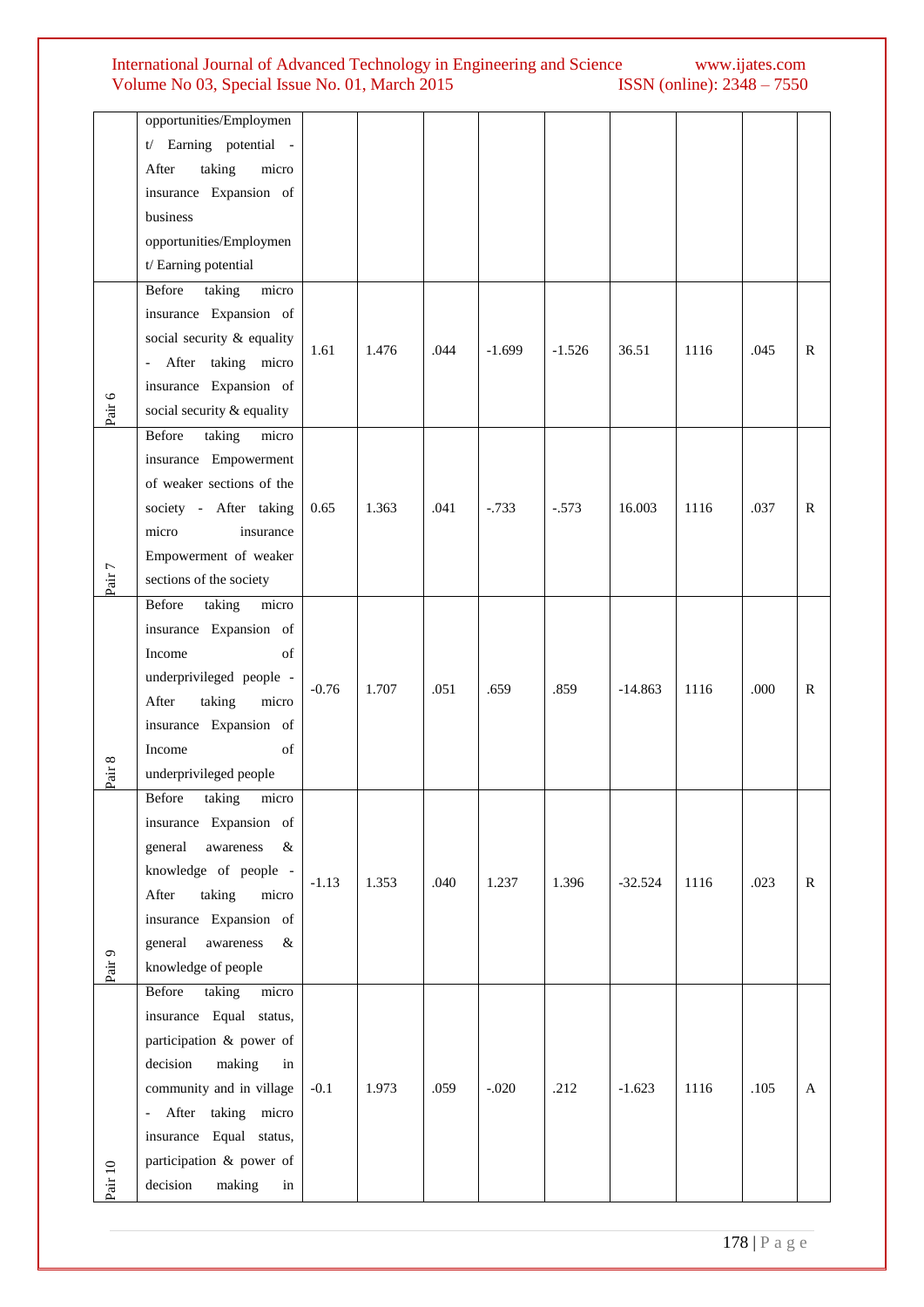|         | community and in village     |         |       |      |          |          |           |      |      |              |
|---------|------------------------------|---------|-------|------|----------|----------|-----------|------|------|--------------|
|         | taking<br>Before<br>micro    |         |       |      |          |          |           |      |      |              |
|         | insurance Breaking social,   |         |       |      |          |          |           |      |      |              |
|         | culture<br>and<br>religious  |         |       |      |          |          |           |      |      |              |
|         | barriers<br>to<br>equal      |         |       |      |          |          |           |      |      |              |
|         | development<br>of            |         |       |      |          |          |           |      |      |              |
|         | unprivileged people -        |         |       |      |          |          |           |      |      |              |
|         | taking<br>After<br>micro     | 2.05    | 1.813 | .054 | $-2.110$ | $-1.897$ | 36.926    | 1116 | .018 | $\mathbb{R}$ |
|         | insurance Breaking social,   |         |       |      |          |          |           |      |      |              |
|         | culture<br>and<br>religious  |         |       |      |          |          |           |      |      |              |
|         | equal<br>barriers<br>to      |         |       |      |          |          |           |      |      |              |
|         | development<br>of            |         |       |      |          |          |           |      |      |              |
| Pair 11 |                              |         |       |      |          |          |           |      |      |              |
|         | unprivileged people          |         |       |      |          |          |           |      |      |              |
|         | Before<br>taking<br>micro    |         |       |      |          |          |           |      |      |              |
|         | Better<br>insurance          |         |       |      |          |          |           |      |      |              |
|         | of<br>health,<br>awareness   |         |       |      |          |          |           |      |      |              |
|         | education environment -      | 1.41    | 1.380 | .041 | $-1.530$ | $-1.368$ | 35.094    | 1116 | .017 | $\mathbb{R}$ |
|         | taking<br>After<br>micro     |         |       |      |          |          |           |      |      |              |
|         | insurance<br><b>Better</b>   |         |       |      |          |          |           |      |      |              |
|         | of<br>health,<br>awareness   |         |       |      |          |          |           |      |      |              |
| Pair 12 | education environment        |         |       |      |          |          |           |      |      |              |
|         | Before<br>taking<br>micro    |         |       |      |          |          |           |      |      |              |
|         | insurance<br>Improve         |         |       |      |          |          |           |      |      |              |
|         | literacy<br>financial<br>and |         |       |      |          |          |           |      |      |              |
|         | numeracy - After taking      | 1.99    | 1.743 | .052 | $-1.898$ | $-1.694$ | 34.43     | 1116 | .000 | $\mathbb{R}$ |
|         | micro insurance Improve      |         |       |      |          |          |           |      |      |              |
|         | financial<br>literacy<br>and |         |       |      |          |          |           |      |      |              |
| Pair 13 | numeracy                     |         |       |      |          |          |           |      |      |              |
|         | taking<br>Before<br>micro    |         |       |      |          |          |           |      |      |              |
|         | Improve<br>insurance         |         |       |      |          |          |           |      |      |              |
|         | communication<br>and         |         |       |      |          |          |           |      |      |              |
|         | leadership skill - After     | $-0.38$ | 1.748 | .052 | .189     | .394     | $-5.581$  | 1116 | .038 | $\mathbb{R}$ |
|         | taking micro insurance       |         |       |      |          |          |           |      |      |              |
|         | Improve communication        |         |       |      |          |          |           |      |      |              |
| Pair 14 | and leadership skill         |         |       |      |          |          |           |      |      |              |
|         | taking<br>micro<br>Before    |         |       |      |          |          |           |      |      |              |
|         | insurance Empowerment        |         |       |      |          |          |           |      |      |              |
|         | of the Individual decision   |         |       |      |          |          |           |      |      |              |
|         | making of household -        |         |       |      |          |          |           |      |      |              |
|         | taking<br>After<br>micro     | $-0.54$ | 1.585 | .047 | .486     | .672     | $-12.212$ | 1116 | .010 | $\mathbb{R}$ |
|         | insurance Empowerment        |         |       |      |          |          |           |      |      |              |
|         | of the Individual decision   |         |       |      |          |          |           |      |      |              |
| Pair 15 | making of household          |         |       |      |          |          |           |      |      |              |
|         | taking<br>Before<br>micro    |         |       |      |          |          |           |      |      |              |
| Pair 16 |                              | 0.22    | 1.663 | .050 | $-.350$  | $-.155$  | 5.075     | 1116 | .001 | ${\bf R}$    |
|         | insurance Increase status,   |         |       |      |          |          |           |      |      |              |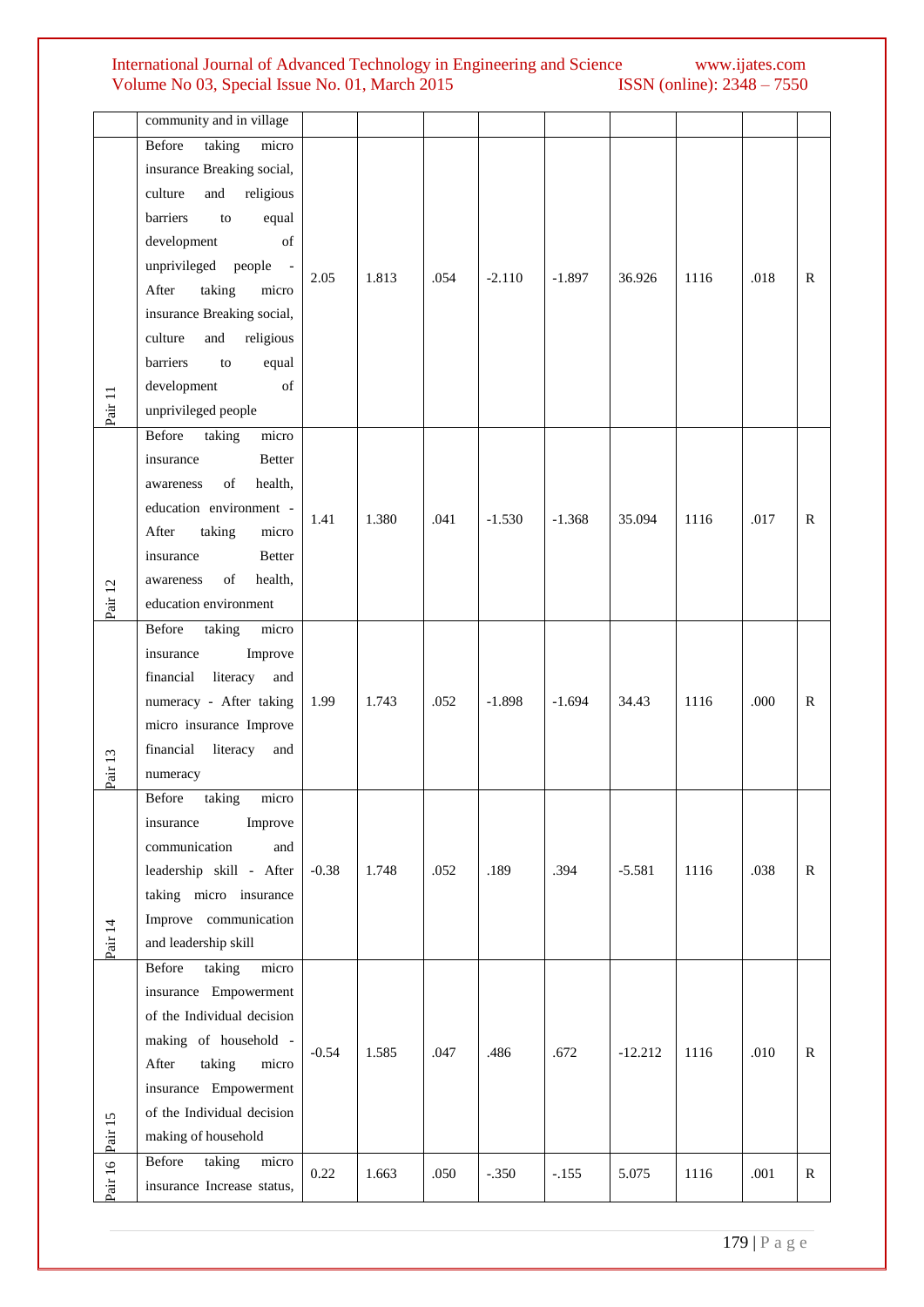|                    | participation & power of   |      |       |      |          |          |        |      |      |              |
|--------------------|----------------------------|------|-------|------|----------|----------|--------|------|------|--------------|
|                    | making<br>decision<br>of   |      |       |      |          |          |        |      |      |              |
|                    | unprivileged people<br>in  |      |       |      |          |          |        |      |      |              |
|                    | democratic institutions -  |      |       |      |          |          |        |      |      |              |
|                    | taking<br>After<br>micro   |      |       |      |          |          |        |      |      |              |
|                    | insurance Increase status, |      |       |      |          |          |        |      |      |              |
|                    | participation & power of   |      |       |      |          |          |        |      |      |              |
|                    | decision<br>making<br>of   |      |       |      |          |          |        |      |      |              |
|                    | unprivileged people in     |      |       |      |          |          |        |      |      |              |
|                    | democratic institutions    |      |       |      |          |          |        |      |      |              |
|                    | Before<br>taking<br>micro  |      |       |      |          |          |        |      |      |              |
|                    | insurance Opportunity to   | 0.66 | 1.521 | .046 | $-.855$  | $-.676$  | 16.817 | 1116 | .007 | $\mathbb{R}$ |
|                    | develop social contact     |      |       |      |          |          |        |      |      |              |
|                    | with people & officials -  |      |       |      |          |          |        |      |      |              |
|                    | taking<br>After<br>micro   |      |       |      |          |          |        |      |      |              |
|                    | insurance Opportunity to   |      |       |      |          |          |        |      |      |              |
|                    | develop social contact     |      |       |      |          |          |        |      |      |              |
| Pair 17            | with people & officials    |      |       |      |          |          |        |      |      |              |
|                    | Before<br>taking<br>micro  | 1.70 | 1.609 | .048 | $-1.797$ | $-1.608$ | 35.369 | 1116 | .041 | $\mathsf{R}$ |
|                    | insurance Reduce impact    |      |       |      |          |          |        |      |      |              |
|                    | of seasonality - After     |      |       |      |          |          |        |      |      |              |
|                    | taking micro insurance     |      |       |      |          |          |        |      |      |              |
|                    | Reduce<br>impact<br>of     |      |       |      |          |          |        |      |      |              |
| Pair <sub>18</sub> | seasonality                |      |       |      |          |          |        |      |      |              |

SPSS 20.0 result

A paired-samples t-test was used to elucidate whether there was a statistically significant mean difference between the before taking micro insurance (expectations) and after taking micro insurance (Observation).

 In the pair **1 to 9 Ho"s has been rejected** (Peace of mind, Financial security, Hedging against manmade & natural risks, Cover the emergency expenditures (risk occurs), Expansion of business, opportunities/Employment/ Earning potential,Expansion of social security & equality, Empowerment of weaker sections of the society, Expansion of Income of underprivileged people & Expansion of general awareness & knowledge of people) because it is assessed from the test a statistically significant difference is come as the value **Sig. (2-tailed) of all the parameters is below the p-value of .05.** 

 But in case of **pair 10 Ho has been accepted for Equal status, participation & power of decision**  making in community and in the village as there is insignificant difference of -0.1 (95% CI, .020 to -.212), **t(1116)= 1.623, p=.105.** 

 **Then again, Ho"s has been rejected from pair 11 to 18** (Breaking social, culture and religious barriers to equal development of unprivileged people, Better awareness of health, education environment, Improve financial literacy and numeracy, Improve communication and leadership skill, Empowerment of the Individual decision making of household, Increase status, participation & power of decision making of unprivileged people in democratic institutions, Opportunity to develop social contact with people & officials & Reduce the impact of seasonality) as the value of all parameters is less than  $p=0.05$ . Thus, it can be concluded that parameters of **poverty alleviation in rural India and micro insurance are dependent to each other.**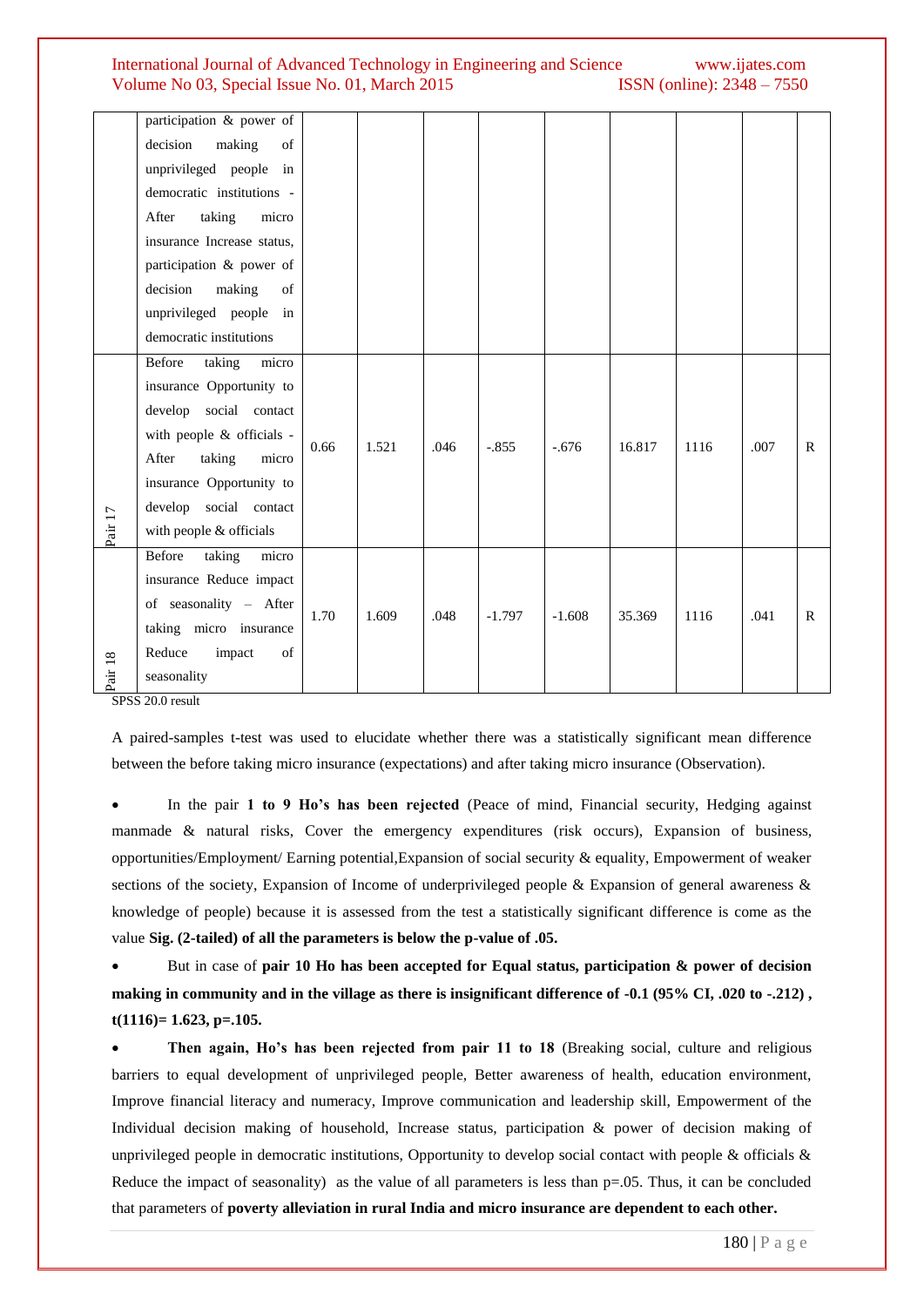Based on the following parameters a combined paired sample t-test has been performed by the researcher to judge the expectation and observation of the respondents regarding the impact of micro insurance on poverty alleviation of the rural India. **Here "A" indicates that "Ho is accepted'," and "R" indicates that "Ho is rejected".**

| Table No. 6: Showing the paired t-test between Before & After taking micro insurance poverty condition |  |  |
|--------------------------------------------------------------------------------------------------------|--|--|
| in India                                                                                               |  |  |

|                                                                                                                                            | <b>Paired Differences</b> |                       |                              |                                                                                                 |           |          |                |              |                   |
|--------------------------------------------------------------------------------------------------------------------------------------------|---------------------------|-----------------------|------------------------------|-------------------------------------------------------------------------------------------------|-----------|----------|----------------|--------------|-------------------|
| Pair                                                                                                                                       | Mean                      | <b>Std. Deviation</b> | Std.<br><b>Error</b><br>Mean | 95%<br>Confidence<br><b>Interval</b><br>of<br>the<br><b>Difference</b><br><b>Upper</b><br>Lower |           | t        | df             | $(2-tailed)$ | H<br>$\mathbf{o}$ |
|                                                                                                                                            |                           |                       |                              |                                                                                                 |           |          |                | Sig.         |                   |
| Before taking micro<br>poverty<br>insurance<br>condition in India -<br>After taking<br>micro<br>poverty<br>insurance<br>condition in India | $-258.200$                | 192.995               | 86.310                       | -497.835                                                                                        | $-18.565$ | $-2.992$ | $\overline{4}$ | .040         | R                 |

SPSS 20.0 result

It is reveled from the test that a statistically insignificant difference in before  $\&$  after taking micro insurance poverty condition in India of .258.200 (95% CI -497.835 to -18.565), t (4) = -2.992, p=.040. Hence, Ho is rejected. Thus, it can be concluded that there is a considerable improvement in the conditions of low income peoples after taking micro insurance as it helps them to recover from below poverty line.

#### **VII. FINDINGS**

 During the study period in individual micro insurance business, the public insurance companies registered 45.46% growth rate in number of policies sold and 60.11% growth rate in premium collection. Whereas, the private insurance companies shows the increasing trend in year 2008-09, 2009-10 and 2011-12. The overall growth rate of private insurance companies in case of number of policies sold is 75.76 % which is higher than public insurance companies and in premium collection the growth rate of premium collection is 46.42% which is lesser than public insurance companies.

 In group micro insurance business, the overall public insurance companies registered -7.87% growth rate in number of policies sold, -82.86% in number of lives covered and 370.59% in premium collection. Whereas, the private insurance companies shows the increasing trend in year 2009-10, 2010-11 and 2011-12. The overall growth rate of private insurance companies in case of number of policies sold is 65.30%, also for lives covered it is -80.95 but for premium collection it is 631.47 which is higher than public insurance companies.

 Breaking social, culture and religious barriers to equal development of unprivileged people within the society has been a first rank with maximum mean scores of 2.05, to improve financial literacy and numeracy in the individuals lives increased from 1.85 to 3.84 mean score is on the second rank, Peace of mind has been on the third most improved parameter by having third rank with 1.97 mean score, fourth and the fifth parameter that have increased most is reduce the impact of seasonality with mean difference 1.70 and Expansion of social security & equality with mean difference of 1.16 by the insures among eighteen parameters that taken into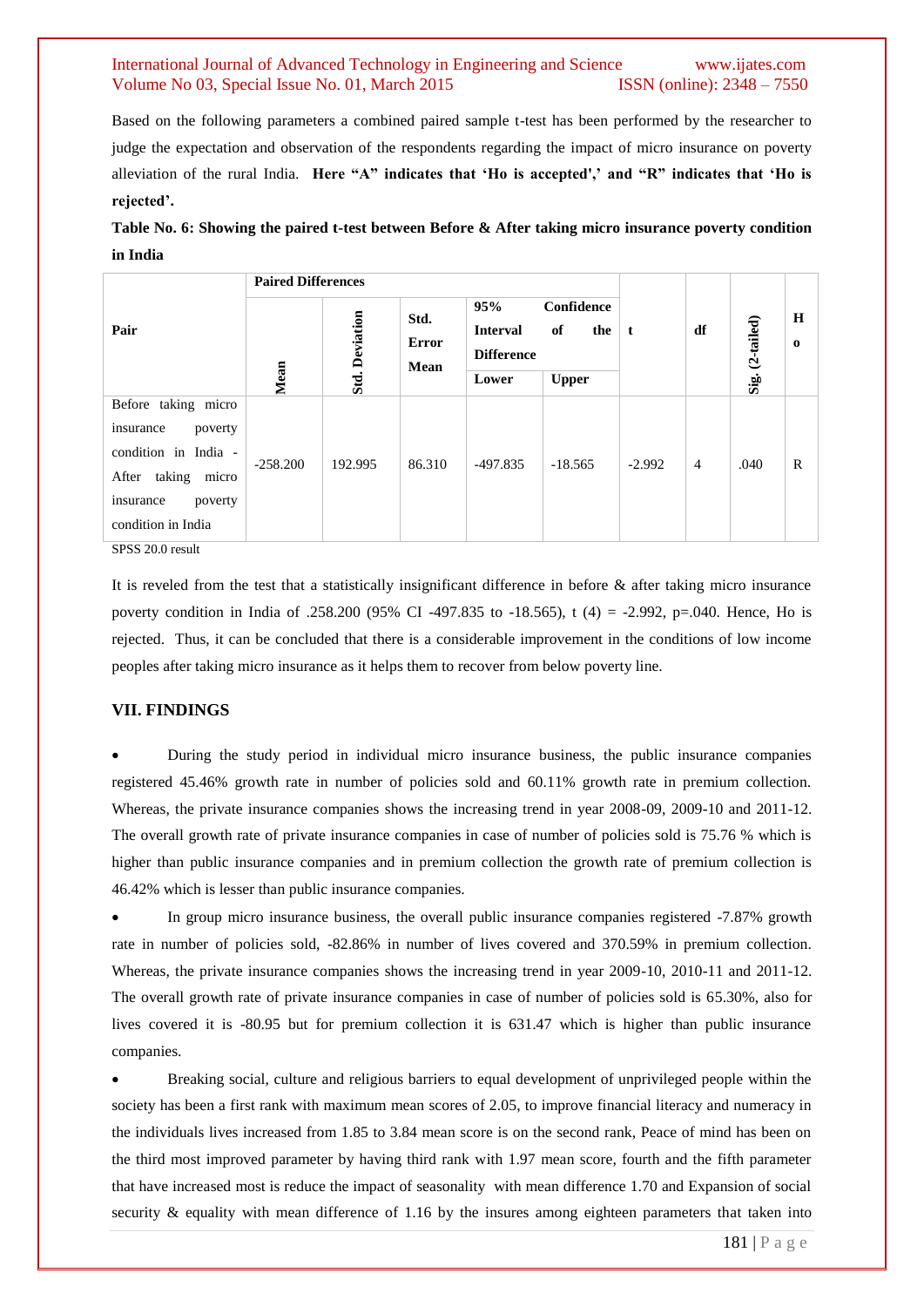consideration by the researcher to measure the impact of micro insurance on poverty alleviation of rural India. On the other hand, Financial security, Hedging against manmade  $\&$  natural risks, Cover the emergency expenditures (risk occurs), Expansion of Income of underprivileged people, Improve communication and leadership skill and Empowerment of the Individual decision making of household these are the parameters which show the decrement after taking micro insurance However, on an average, there is improvement happens in the lives of low-income people because of micro insurance. Thus, micro insurance is an effective tool for eradication of people from poverty trap and bring social change.

 Regarding the impact of micro insurance on poverty alleviation of the rural India,Ho has been rejected. Thus it can be concluded thatthere is a considerable improvement in the conditions of low income peoples after taking micro insurance as it helps them to recover from below poverty line. As from the test a statistically insignificant difference is appears in between before & after taking micro insurance poverty condition in India i.e., .258.200 (95% CI -497.835 to -18.565), t (4) = -2.992, p=.040.

#### **VIII. CONCLUSION**

Micro insurance is a growing field. It is increasingly known that households, especially poor households, need some level of protection against risk. Insurance can serve to reduce the negative impact of risk upon a household through the principle of pooling risk. Pooling risk involves a large number of people making small, regular premium payments in exchange for security against a large financial loss in the face of certain risks, such as ill health, theft or death of a loved one. Also micro insurance is a option of Disaster & Risk Management for less affluent segments of the population in developing countries, the current reach of micro-insurance is limited but when policies and regulations have been put in place and institutional innovations are promoting micro insurance among the poorest micro insurance for sure will not remain a no go zone for the insurers. It will work in India but insurers need to grasp the ground realities of rural poverty and countryside conditions as revealed in this paper. The mood is upbeat and insurers look these changes as an opportunity to expand their business while helping the community.

Thus, Study reveals that micro insurance revolution could be a major step towards improving the wellbeing of the poor people and to help to improve the living conditions for those who do not have access to financial services (including micro-insurance). Concerted efforts are required from Government, Regulator, Micro-Financers, NGOs, SHGs & donor agencies to find solutions to problems and then to turn these solutions into action step-by-step so that the vulnerability of the poor can be reduced.

#### **IX. SUGGESTIONS**

 Micro insurance to be an effective tool in poverty alleviation there has to be accompanying strategies that will facilitate the productive use of the assets of the poor be they credit or savings, tools, children's education, peace of mind, Equal status, participation & power of decision making in community and in village and Breaking social, culture and religious barriers to equal development of unprivileged people etc.

 Since the outreach of public insurance companies is more and private insurance companies is limited, the new PPP (Public private partnership) project should cooperate with each other and international agencies for strengthening the micro insurance in India. This could have an incredible influence not only for micro insurance operations but also as an influential basis for other development activities.